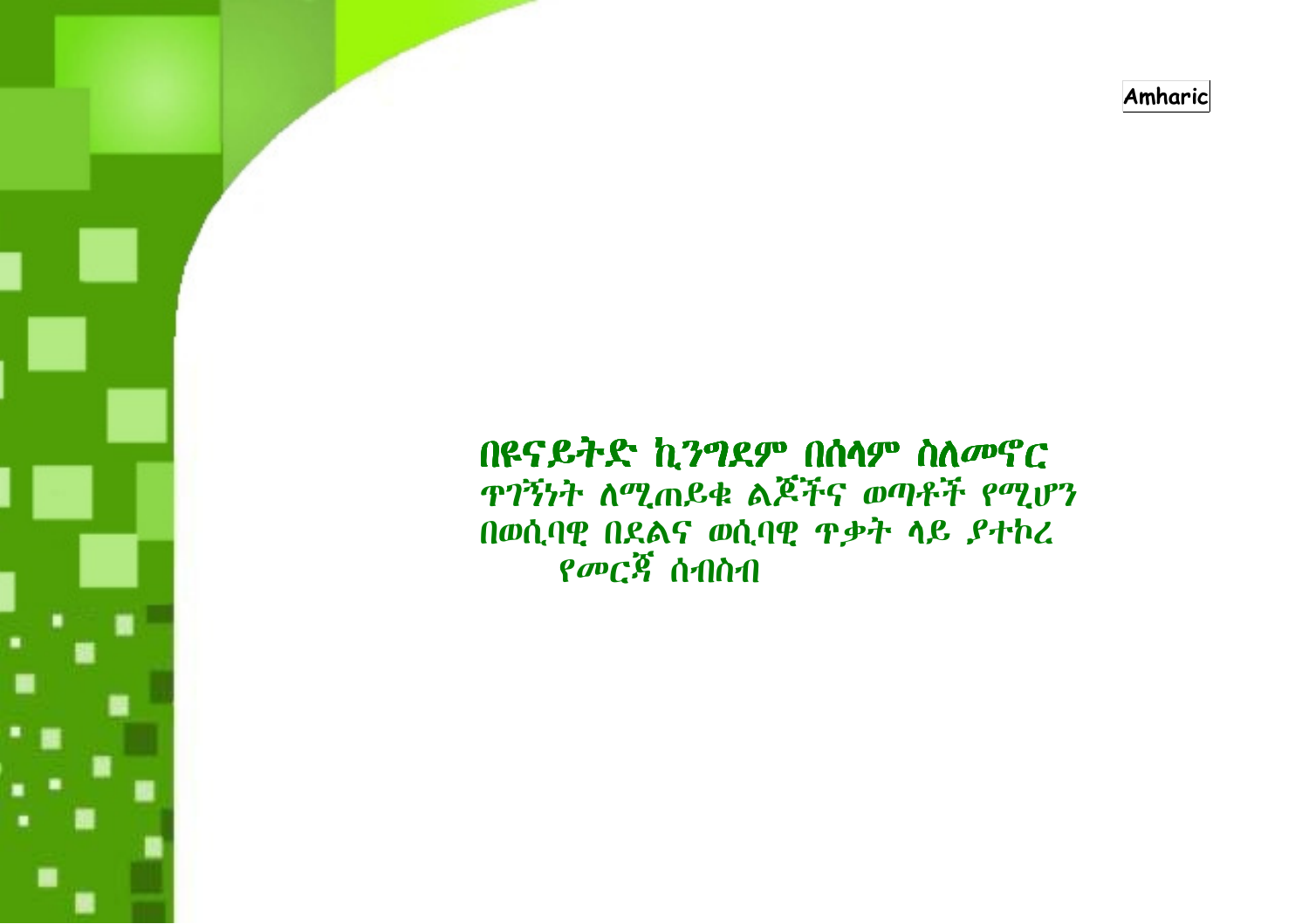# አርዕስት ማውጫ

٠

| የዚህ የመረጃ ስብስብ አላማ ምንድነው? ይህንን የመረጃ ስብስብ ማንበብ ያለበትስ ማን ነው?  2               |                |
|----------------------------------------------------------------------------|----------------|
|                                                                            | - 3            |
| ወሲብን፡ ወሲባዊ በደልንና ዋቃትን በሚመለከት የብሪታኒያ ህግ ምን ይላል?                             | - 3            |
| ወሲባዊ በደል ወይም ዋቃት ሲፌፅሙባችሁ የሚችሉት እነማን ሲሆኑ ይችሳሉ?                              | $\overline{4}$ |
| ለወሲባዊ በደል ወይም ዋቃት ልት <i>ጋ</i> ለጡ የምትችሉበት ሁኔታ ምንድነው?                        | 4              |
| ለወሲባዊ በደል ወይም ዋቃት መ <i>ጋ</i> ለጣችሁን እንዴት ማወቅ ትችላላችሁ?                        | 5              |
| ለወሲባዊ በደል ወይም ዋቃት መ <i>ጋ</i> ለጣችሁን ከተረዳችሁ ምን ማድረግ ይኖርባችሃል?  5              |                |
|                                                                            |                |
| ወሲባዊ በደል ወይም ዋቃት ከተፌፀመባችሁ የሕክምና <i>ዕርዳታ ለማግኘት ት</i> ሞክራላችሁ?  6             |                |
|                                                                            |                |
|                                                                            |                |
| ወሲባዊ በደል ወይም ዋ <i>ቃት የሚያሳ</i> ስባችሁ ከሆነ ሊረ <i>ዳ</i> ችሁ የሚችሉ ሰዎች <i>መረ</i> ጃ | - 8            |
|                                                                            |                |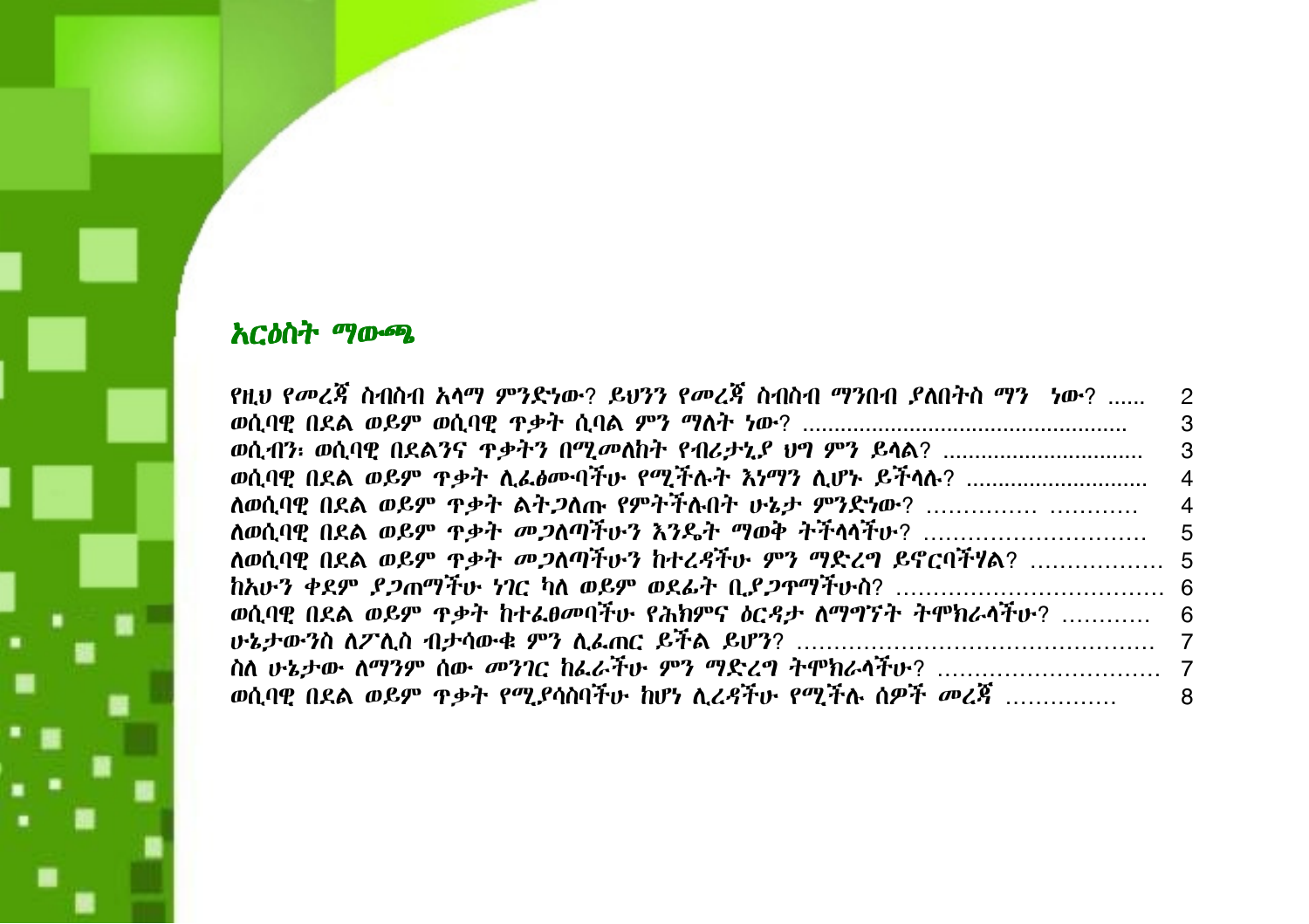## የዚህ መረጃ ስብስብ ዓላማ ምንድነው? ይህንን የመረጃ ስብስብ ማንበብ ያለበትስ ማን ነው?

ይህ የመረጃ ስብስብ ወደ ብሪታኒያ ዋገኝነት ጠይቀው የመጡ ልጆችንና ወጣቶችን በተለይም ወሳጅ ወይም ሌላ የሚንከባከባቸው አዋቂ ሰው ሳይኖር ብቻቸውን እንግሊዝ ሀገር የገቡ ልጆችንና ወጣቶችን ለመርዳት ታስቦ የተዘጋጀ ነው። የመረጃ ስብስቡ ለልጆችና ዕድሜደቸው ከ11 ዓመት በላይ ለሆኑ ወጣቶች የተዘ*ጋ*ጀ ነው።

በመጀመሪያ እንካን በደህና ወደ ብሪታኒያ መጣችሁ። በአገራችሁ ተረጋግታችሁ መኖር አለመቻላችሁ በጣም ደሳዝናል። ምንም እንካን አገራችሁ ውስዋ ኑሮው ከባድ ሊሆን ቢችልም መነሻ ላይ ራስን ከዚህ *ህገር ኑሮ ጋር ማ*ለማ*መ*ድ ደግሞ አስቸ*ጋ*ሪ ሆኖ ልታገኙት ትችላላችሁ**። እን**ግሊዝኛ ችንችንና የእንግሊዛውያንን አናናር ዘዴ መማር ይኖርባችሁዋል። ከዚህ በተጨማሪ አዲስ እንደመሆናችሁ መጠን እዚህ ሀገር ሊያ*ጋ*ዮማችሁ ስለሚችሉ ችግሮችም ሆነ ልታገኙት ስለሚገባ ር*ዳ*ታ አታውቁም ይሆናል።

አብዛኞቹ እዚህ አንግሊዝ ውስዋ የምትገናኛቸው ሰዎች ዋሩና ደግ ሊሆኑ ስለሚችሉ እምነት ልትዋሉባቸው ትችሳሳችሁ።ነገር ግን በየትኛውም የዓለም ክፍል እንዳለው ሁሉ እዚህም መዋፎ ነገር የሚያደርጉ ሰዎች አሉ። በተለይ ወሲባዊ በደል ወይም ወሲባዊ ዋቃት ሊፌፅሙባችሁ የሚፌልጉ ሰዎች ሊኖሩ ይችላሉ። ይህ ምን ማለት እንደሆነ እዚህ ፅሁፍ ውስዋ ተብራርቶ ታገኙታሳችሁ። ፅሁፉ ለወሲባዊ በደል ወይም ዋቃት ይበልዋ ሊደ*ጋ*ልጣችሁ ስለሚችሉ ነገሮች የሚደብራራ ሲሆን ሁኔታው እንዳይፌጠር ለማድረግም ከየትኛው ወገን ርዳታ ማግኘት እንደምትችሉ ይገልጽላችሃል። አ*ጋ*ጣሚ ሆኖ ከተፌጠሪም ምን ዓይነት ርምጃ መውሰድ እንዳለባችሁ ያመለክታችሃል። ዓላማውም አንባቢዎችን ለማስጨነቅ ሳይሆን ሊደ*ጋ*ዋሙ ስለሚችሉ አደ*ጋዎችና ርዳታ ሊያድርጉ ስ*ለሚችሉ ስዎች ማወቁ ይጠቅማል የሚል ነው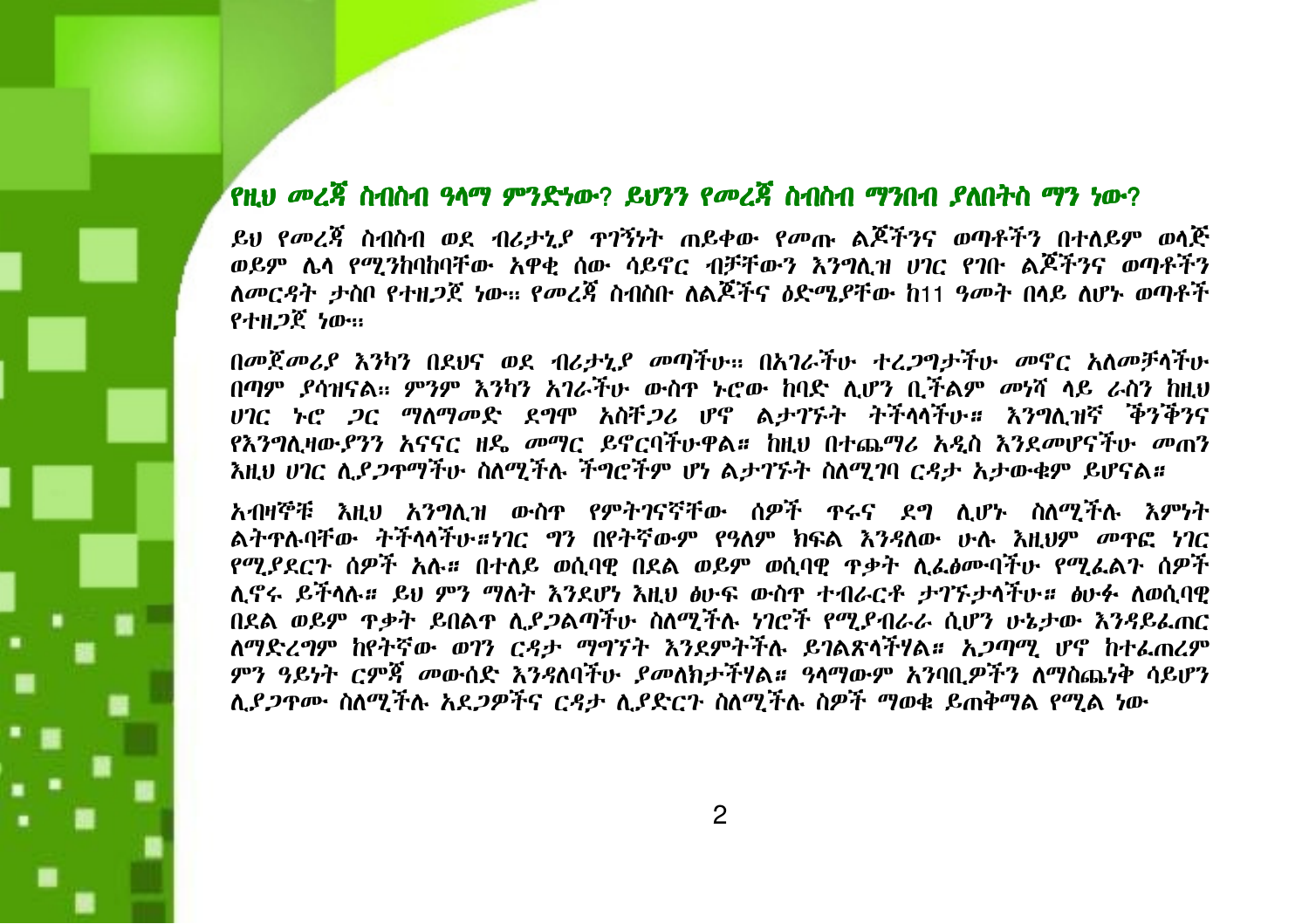#### ወሲባዊ በደል ወይም ወሲባዊ ዋቃት ሲባል ምን ማለት ነው?

ወሲባዊ በደል ማለት አንድ ሰው ሌላኛው ሰው ሳይፌልግ ወይም ምን እየተደረገ እንኻን ሳያውቅ በግለስቡ ላይ የሚፈጽመው ወሲባዊ ድርጊት ነው። ድርጊቱ የአንድን ሰው አካል ወይም ሌላ ሰው ሲነካቸው የማይገቡ የሰውነት ክፍሎችን ወሲባዊ በሆነ መንገድ መነካካትን ወይም ወሲባዊ ፊልም ማሳየትን ይጨምራል። አንዳንድ ወሲባዊ በደል ሬፃሚ ሰዎች ልጆችንና ወጣቶችን ወሲባዊ ድርጊት እንዲፌጽሙላቸው ለማግባባት ሲሉ ስጦታዎች ወይም ማባቢያዎች ይሰጣቸዋል።ወሲባዊ ዋቃት አስገድዶ መድሬሮንና አብዛኛውን ጊዜ ጭካኔ በተሞላበት ሁኔታ የሚፌጸሙ ሌሎችንም ወሲባዊ ድርጊቶችንም ይጨምራል። እንደነዚሀ ደሉ ሁኔታዎች እናንተ ላይ ደርሰውባችሁ ወይም በምታውቃቸው ሰዎች ላይ ተፌፅሞ ሲሆን ይችላል። የሚደሳዝነው እዚህ ሀገር ሁኔታው በወንዶች እንዲሁም በሴቶች ልጆች ላይ ሊፌፀም *መቻ*ሉ ነው*። ወ*ሲባዊ በደልና ወሲባዊ ዋቃት በልጆችና በወጣቶች ላይ ጉዳት ሊያስከትል ይችላል። ከእንደዚሀ ዓይነቱ ጉዳት የመጠበቅ መብት አሳችኩ።

#### ወሲብን፣ ወሲባዊ በደልንና ዋቃትን በሚመለከት የብሪታኒያ ህግ ምን ይላል?

እዚህ ብራታኒያ ውስዋ ዕድሜደቸው 16 ዓመት ወይም ከዚያ በላይ በሆኑና ሁለቱም በተስማሙበት ሁኔታ ተመሳሳይ ወይም ተቃራኒ ጸታ ካላቸው ሰዎች ጋር ወሲባዊ ግንኙነት መፌጸም እንደሚቻል ሀን ይደነግጋል። አዋቂዎች ከ 16 ዓመት በታች (በሰሜን አየርሳንድ 17 ዓመት ነው) በሆኑ ልጆች ላይ ከወሲብ *ጋ*ር በተደያዘ ማንኛውንም ድርጊት ከፌጸሙ ህገ-ወዋ ተግባር ይሆናል። ይህም መነካካትን የማይጨምሩ ነገሮችንም ያጠቃልሳል። በተጨማሪም ከልጆች *ጋ*ር የሚሰሩ ሰዎች ለምሳሌ ያህል አስተማሪዎች ዕድሜያቸው ከ 18 ዓመት በታች ከሆኑና በእነርሱ እንክብካቤ ስር ካሉ ልጆች *ጋ*ር ከወሲብ *ጋ*ር የተ*ደያ*ዙ ነገሮችን ከፊጸሙ ህገ-ወዋ ተግባር ይሆናል፡፡ **በየትኛውም የዕድሜ ክልል ሁኑ፣ ጠያቂው** ማንም ይሁን ማን ወሲባዊ ድርጊቶች እንድትፌጽሙ ለሚቀርብሳችሁ ዋያቄ 'እምቢ' የማለት መብት አላችኩ#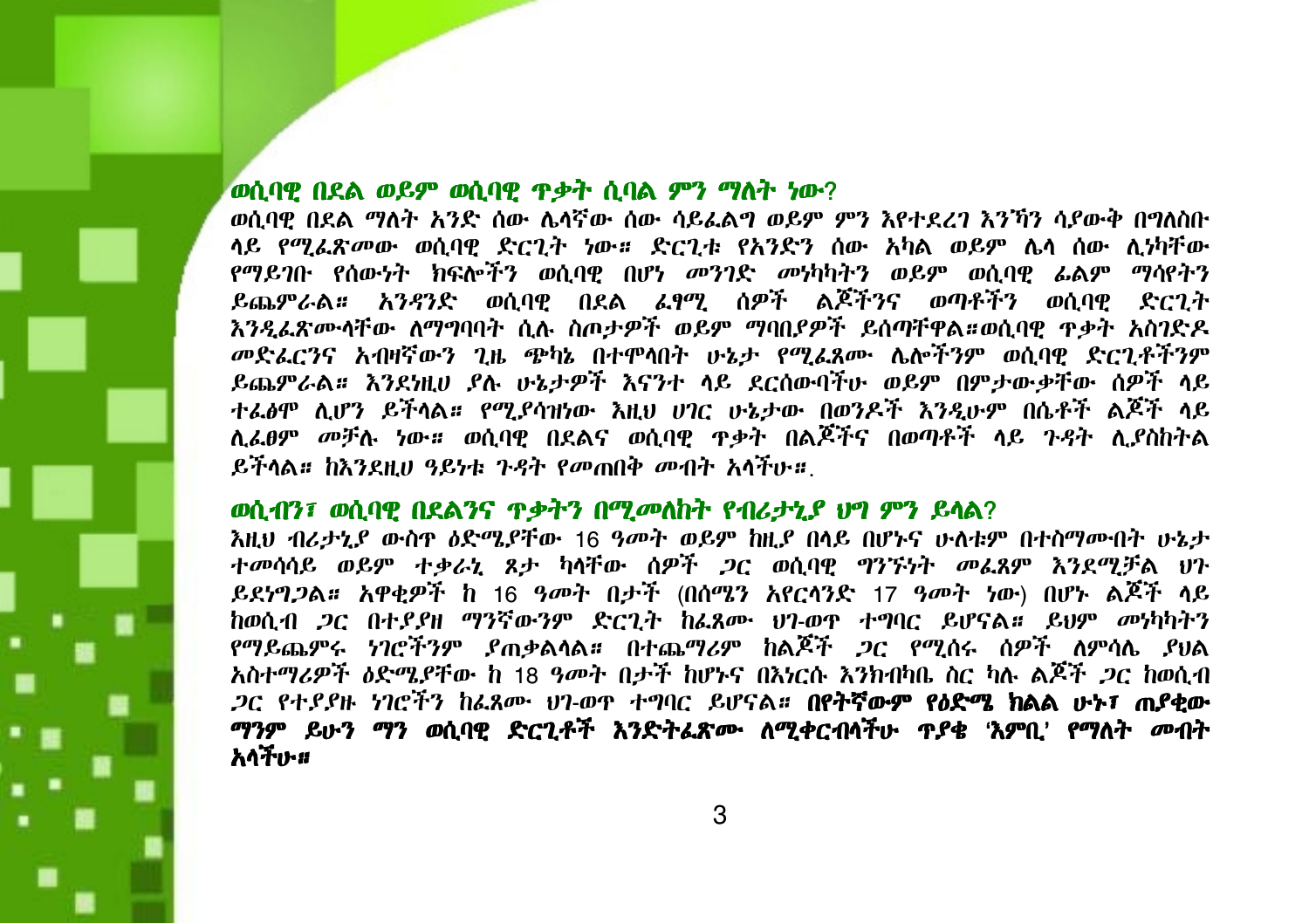## ወሲባዊ በደል ወይም ዋቃት ሲፌጽሙባችሁ የሚችሉት እሃማን ሲሆኑ ይችላሉ?

ምንም እንካን አብዛኛውን ጊዜ በልጆች ላይ ወሲባዊ በደል የሚያደርሱት ወንዶች ቢሆኑም አንዳንድ ሴቶችም ተመሳሳይ ድርጊት ይሬጽማሉ። እነዚህ ድርጊቱን ሬፃሚዎች ደግሞ የሚመርጡት ከእነርሱ በዕድሜ የሚያንሱ ወይም ደካማ የሆኑ ወንዶች ልጆችን ወይም ልጃገረዶችን ሲሆን የተወሰኑት ደግሞ የዕድሜ እኩዮቻቸውን ወይም የሚበልጣቸውን ሰዎች ለማዋቃት ይሞክራሉ።አልፎ አልፎም ልጆችን የሚንከባከቡ ወይም ሥራቸው ከልጆች *ጋ*ር የሆኑ አዋቂዎች በልጆች ላይ ወሲባዊ በደል ሲፈጽሙ ይገኛሉ። **ምንም እንኩዋን ሁሉም ዓይነት ሰዎች በልጆች** ላይ ወሲባዊ በደል ወይም ጥቃት የሚፌጽሙ ቢሆኑም ብዙዎች ግን ይህንን አያደርጉም። እንዲያውም አብዛኞቹ አዋቂዎች እንዲህ ሳለው ዋቃት እንደተ*ጋ*ለጣችሁ ካወቁ *ጉዳ*ት እንዳይደርስባችሁ ሊከሳከሉሳችሁ ይፈልጋሉ።

#### ለወሲባዊ በደል ወይም ዋቃት ልት*ጋ*ለጡ የምትችሉበት ሁኔታ ምንድነው?

በተለይ በመጀመሪያዎቹ ዋቂት ወራት ከቤተሰቦቻችሁ በመለየታችሁ ብቸኝነት ሊሰማችሁ ይችላል። በዚህ ምክንያት ብዙ እንክብካቤ፣ ትኩረትና ተግባራዊ ርዳታ ያስፌልጋችሁአል። እንዲህ ዓይነቱን ዕገዛ ማግኘት የምትፌልጉት ደግሞ የእናንተን የኑሮ ሁኔታና ቋንቋ ከሚያውቁና በዕድሜ ከፍ ካሉ የአገራችሁ ሰዎች ሊሆን ይችላል። ይህ ግን ለወሲባዊ በደል እንድት*ጋ*ለዋ ሊያደር*ጋች*ሁ ይችላል። ወጣትነት፣ ሴትነትና ለብሪታኒያ እንግዳ መሆንም ለዚህ ችግር ሊደጋልጡ ከሚችሉ ነገሮች መካከል ይጠቀሳሉ። በተጨማሪም ለወሲባዊ በደልና ዋቃት የመጋለዋ አደጋ እንዳለ አለመገንዘብ ወይም ከዚህ ዋቃት የመጠበቅ መብትን አለማወቅ ለችግሩ የምት.2ስጡበትን አ.2ጣሚ ከፍ ያደርገዋል። ስስዚህ ልታምንአቸው እንደምትችሉ አርግጠኛ እስከምትሆኑ ድረስ አዳዲስ ግዋደኞቻችሁን ሀዝብ በሚበዛባቸውና ለደሆንነታችሁ በማያሰጉ በታዎች መቅጠሩ ይመረጣል።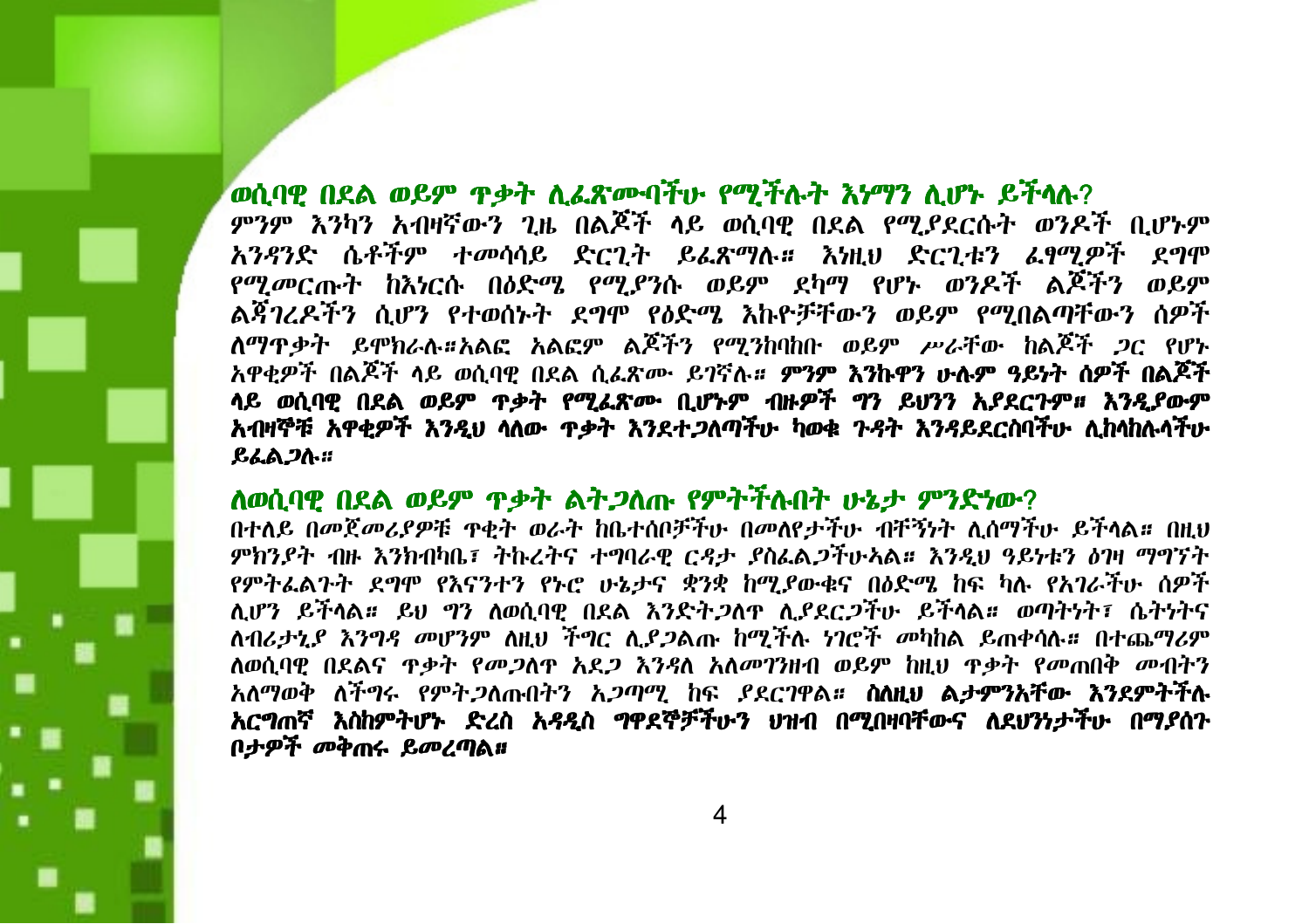## ለወሲባዊ በደል ወይም ጥቃት መጋለጣችሁን እንዴት ማወቅ ትችላሳችሁ?

ለምሳሌ ያህል አንድ ሰው እናንተን የሚያይበት ወይም የሚያስተናግድበት ሁኔታ አደስደስታችሁ ይሆናል። እንደዚሁም በዕደሜ ከእናንተ የሚበልዋ ሰው በጣም ተግባቢ ሆኖ ልታገኙትና ብዙ ሰጦታዎችን ሊሰጣችሁ ወይም ብዙ ዋሩ ነገሮችን ሊያደርግሳችሁ ይችል ይሆናል። በቡድን የሆኑ ወንዶች ልጆች ወይም ወጣት ወንዶች በመኖሪያ አከባቢያችሁ ሊሰበሰቡና ከወሲብ *ጋ*ር የተደደዙ ነገሮች ሊነግሩአችሁ ወይም እናንተን ለመነካካት ይሞክሩ ይሆናል። አንድ ሰው በእናንተ ላይ ወሲባዊ በደል ወይም ዋቃት ለመፌጸም እየሞከረ እንደሆነ ከተሰማችሁ ይህንኑ ስሜታችሁን መከታተል ተገቢ ይሆናል። በኅላ ከማዘን አስቀድሞ መጠንቀቅ ይበጀልና።

# ለወሲባዊ በደል ወይም ዋቃት መጋለጣችሁን ከተረዳችሁ ምን ማድረግ ይኖርባችሁዋል?

በልጆች ላይ ወሲባዊ በደል ወይም ዋቃት መፌጸም የሚፌልጉ ሰዎች ጉዳይ ምስጢር ሆኖ እንደማይቀር ካወቁ ድርጊቱን ለመፌጸም አይደፍሩም። ለዚህም ነው ለወሲባዊ በደል ወይም ዋቃት መጋለጣችሁን ከተረዳችሁ ለአንድ ለምታምኑት አዋቂ ሰው መንገሩ አስፌሳጊ የሚሆነው። ለምሳሌ ያህል ጉዳዩን ለማህበራዊ ጉዳይ ሰራተኛ (ሶሺያል ዎርከር)፣ ቁልፍ ሰራተኛ (ኪይ ዎርከር) አሳዳጊ ወሳጅ ወይም አስተማሪ ለመንገር ትችላላችሁ። እነዚህ ሰዎች ጤንነታችሁንና ደሀንነታችሁን የሚንከባከቡ ሰዎች ናቸው። ነገር ግን ለእነሱ መንገር እንደማትችሉ ሆኖ ከተሰማችሁ ወይም ከእነርሱ *ጋ*ር ደላችሁ *ግኑኙንት* ዋሩ ካልሆነ ከሌላ ሰው *ርዳታ ለማግኘት መጣር ይ*ኖርባችኀል። አዋቂዎች እናንተን ከዋቃት ለመከላከል አንድ ነገር ያደርጋሉና። በዚህ ፅሁፍ መጨረሻ ላይ ርዳታና ድጋፍ ልታገኙ የምትችሉባቸውን አንዳንድ ቦታዎች ዘርዝረናል**። ሌ**ሎችም ተጨማሪ ቦታዎች አሉ**። በተሻለ መንገድ ከዋቃት መ**ጠበቅ የምትችሉብትን ሁኔታ እስክሚያመቻቹሳችሁ ድረስ ለምታምኑአቸው አዋቂ ሰዎች ወሲባዊ በደል ወይም <u> ዋቃትን በሚመለከት ያሳችሁን ከመንገር አትቆጠቡ።</u>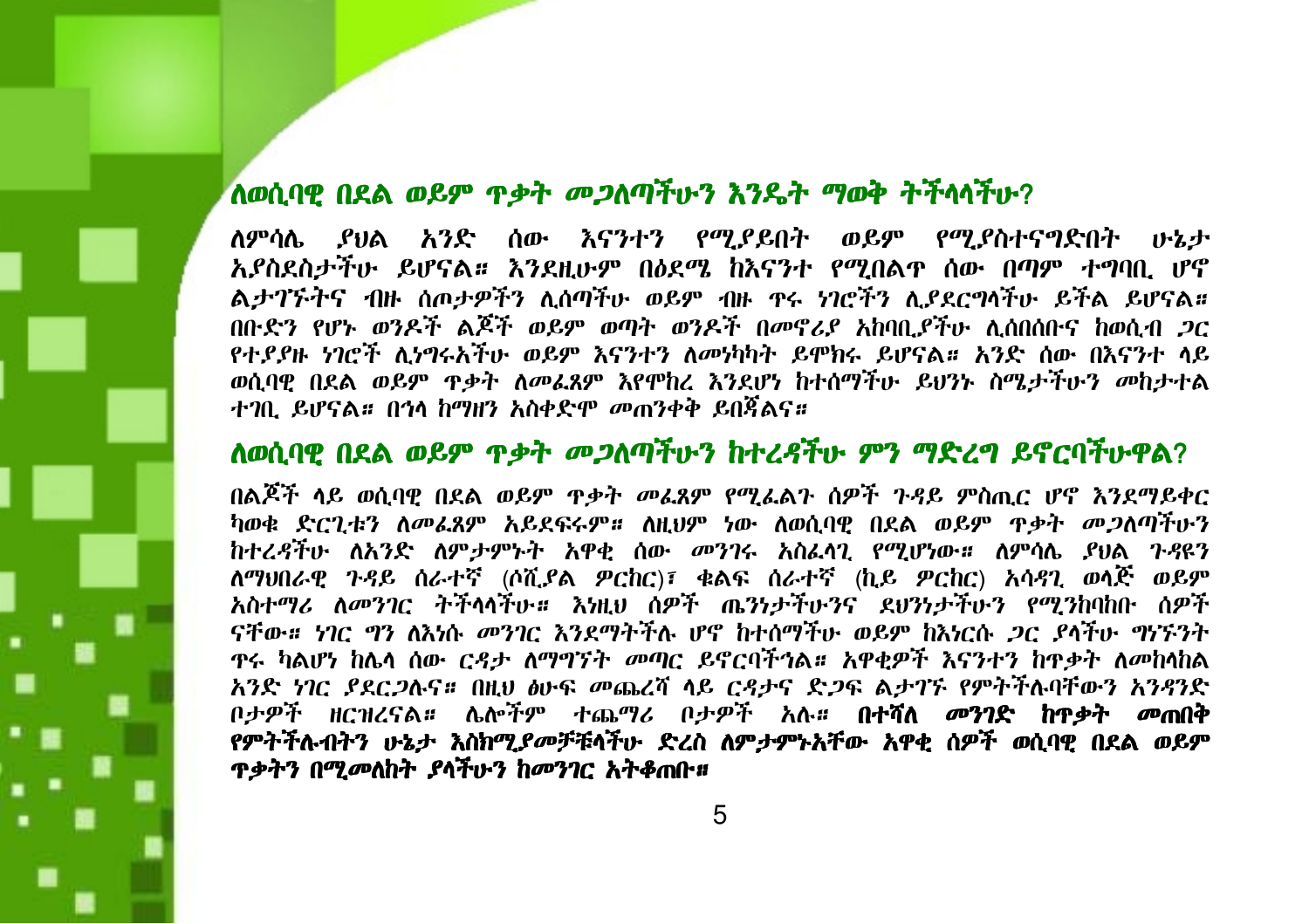# ከአሁን ቀደም ደጋጠማችሁ ነገር ካለ ወይም ወደፊት ቢደጋጥማችሁስ?

እንዲህ ዓይነት ነገር ካጋጠማችሁ ለገደኞቻችሁ ስለሆነው ነገር ብትነግሩት ይቀሳችሁ ይሆናል። ሆኖም ጉዋደኞቻችሁ ብዙም ሳይረዳችሁ ይችሉ ይሆናል። ለዚህም ነው በተቻለ ፍዋነት ለምታምኑት አዋቂ ሰው ለምሳሌ ለአስተማሪ ወይም ለማህበራዊ ጉዳይ ሰራተኛ መንገር የሚያስፌልገው። ሁኔታው በድጋሚ እንዳይከሰት ለማድረግ የሚያስፌልጋችሁን ማንኛውንም ርዳታ እንድታገኙ ሊረዳችሁ ይችላሉ። በተጨማሪም ጉዳዩን ለሚታመን አዋቂ ሰው መንገር <u>ዋቃቱ በሌሎች ልጆች ወይም ወጣቶች ላይ እንዳይደርስ ለመከላከል ይረዳል። **አንድ ሰው**</u> በእናንተ ላይ ወሲባዊ በደል ወይም ዋቃት ቢያደርስባችሁ ዋፋቱ የእናንተ እንዳልሆነ አስታውሱ። እናንተ ልጆች እንደመሆናችሁ መጠን ዋቢቃ የማግኘት መብት አሳችሁና።

ወሲባዊ በደል ወይም ዋቃት ከተፌፀመባችሁ የሕክምና ዕርዳታ ለማግኘት ትሞክራሳችሁ? እንደደረሰባችሁ ጉዳት መጠን የህክምና ርዳታ ያስፌል*ጋ*ችሁ ይሆናል ወይም ጉዳዩን የምትነግሩት ሰው ማግኘት ይኖርባችሁ ይሆናል። ስለ ወሲባዊ በደል ወይም ዋቃት ለሀኪም ወይም ለነርስ መንገርም ሲከብዳችሁ ይችል ይሆናል። ነገር ግን የሚያስፌል*ጋ*ችሁን ርዳታና ህክምና ማግኝት እንድትችሉ ምን እንደደረሰባችሁ በትክክል ማወቅ ይኖርባችሁዋል። እንግሊዘኛ በደንብ መናገር የማትችሉ ከሆነ ይህንኑ እንዲያውቁት ማድረግ ተገቢ ይሆናል። ሀኪም *ጋ*ር ስትቀርቡ በቋንቋ ረገድ ያለውን ችግር ለመፍታት ሰው እንዲመደብሳችሁ ልትጠይቁ ትችላላችሁ። ይህ ግለሰብ ለሀኪሙ ወይም ለነርሳ የምትነግሩትን ሁሉ በምስጢ*ር መ*ያዝ ይኖርበታል። ወሲባዊ በደል ወይም ዋቃት አካላዊ ጉዳቶች ሊያስከትልና በጣም የሚያበሳጭ ሲሆን ይችላል*፡፡ ድርጊቱ ከተፌጸመ በጎ*ላ ብዙ ሳይቆዩ ለ*ሀኪም መንገር ብ*ልህ*ነት ነ*ው*፡፡*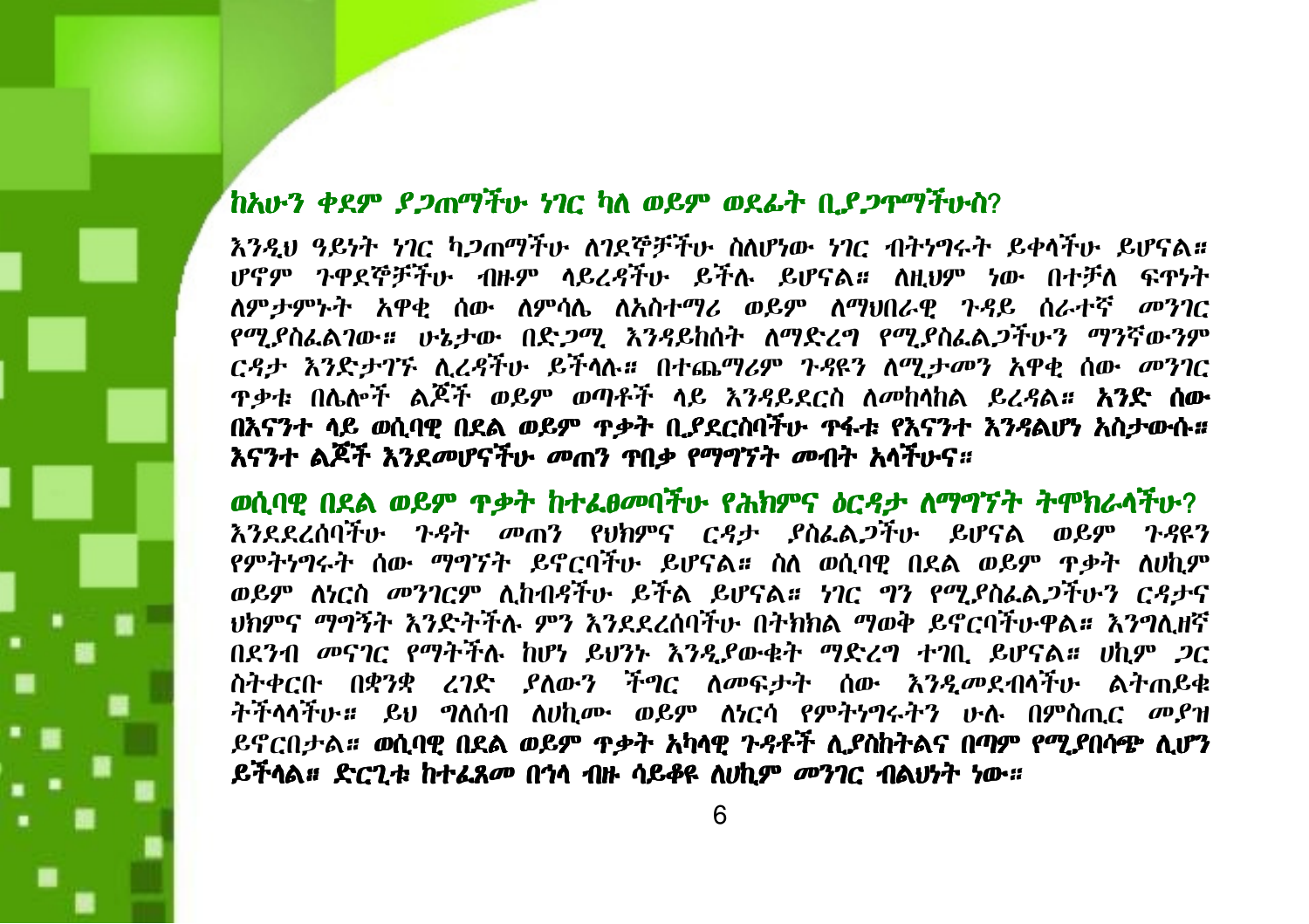# ሁኔታውንስ ለፖሊስ ብታሳውቁ ምን ሊፌጠር ይችል ይሆን?

በማናቸውም ጊዜ ለወሲባዊ በደል ወይም ዋቃት *መጋ*ለጣቸሁን ከተረ*ዳ*ቸሁ በስልክ ቁዋር 999 በመደወል ለፖሊስ መንገር ወይም ለፖሊስ ጣቢያ ማሳወቅ ትችላላችሁ። ዋበቃ እንድታገኙ ይረዱአችኅል። ድርጊቱ ከተፌጸመ እንኩዋን ትንሽ የቆየ ቢሆንም የደረሰባችሁን ነገር ልትነግሯቸው ይገባል። በመጀመሪያ የማህበራዊ ጉዳይ ሰራተኛችሁ ወይም ሴሳ የሚታመን አዋቂ ሰው እንዲነግሩሳችሁ ትፌልጉ ይሆናል። ፖሊሶችም በደል ወይም ዋቃት የተፌጸመባቸውን ሰዎች ሲረዱ የሚችሉ የተለየ ስልጠና የወሰዱ መኮንኖች አላቸው። በደግነትና በአክብሮት ይይዙአችኅል።ያም ሆኖ ልታምኑት የምትችሉትን ሰው ይዞ መሄድ ጠቃሚ ሲሆን ይችላል። ከፌለ*ጋች*ሁ ከሴት ጠና ባለሙ*ያ ጋ*ር ለመነ*ጋገ*ር መጠየቅ ትችላላችሁ። አስፌላጊም ከሆነ በቋንቋ የሚረዳችሁን ሰው እዚ*ያ ማግኘት ትች*ሳሳችሁ**። ወሲባዊ በደል ወይም ዋቃት** እንደተፊጸመባችሁ ስፖሲስ (ወይም ስሴሳ ስማንኛውም ሰው) መግለጻችሁ በብሪታኒያ መቆየት አለመቆየታችሁ ላይ ምንም ዓይነት ተጽእኖ ኢየሳድርም።

### ስለ ሁኔታው ለማንም ሰው መንገር ከፌራችሁ ምን ማድረግ ትሞክራሳችሁ?

ወሲባዊ በደል ወይም ዋቃት እንደተፈጸመባችሁ ለሴሎቸ መንገር በጣም ያሳፍራችሁ ይሆናል። ሌሎች ስለእናንተ ሊያስቡ ወይም ሊያደርጉ የሚችሉትን ነገር በመፍራት ወደኅላ ትሉም ይሆናል። ምናልባትም የፌጸመባችሁ ሰው ለማንም እንዳትናገሩ አስጠንቅቆአችሁ ይሆናል። በተጨማሪም ከተናገርን ወደ አገራችን ሲመልሱን ይችሳሉ (ምንም እንካን ይህ አንድትመለሱ የሚያደርጋችሁ ባይሆንም) ብሳችሁ ፌርታችሁ ይሆናል። ከማንም ሰው ጋር ፊት ለፊት መነጋገር ካልፌሊጋችሁ ከዚህ በታች በተገለጹት የርዳታ ማግኛ ስልክ ቁዋሮች ወደ አንዱ በመደወል ከአንድ ሰው *ጋ*ር በስልክ *መነጋገ*ር ትችላላችሁ*። ስግች*ሁን አለመግለጽ የምትችሉ ሲሆን በምስጢር አጠባበቅ ረገድ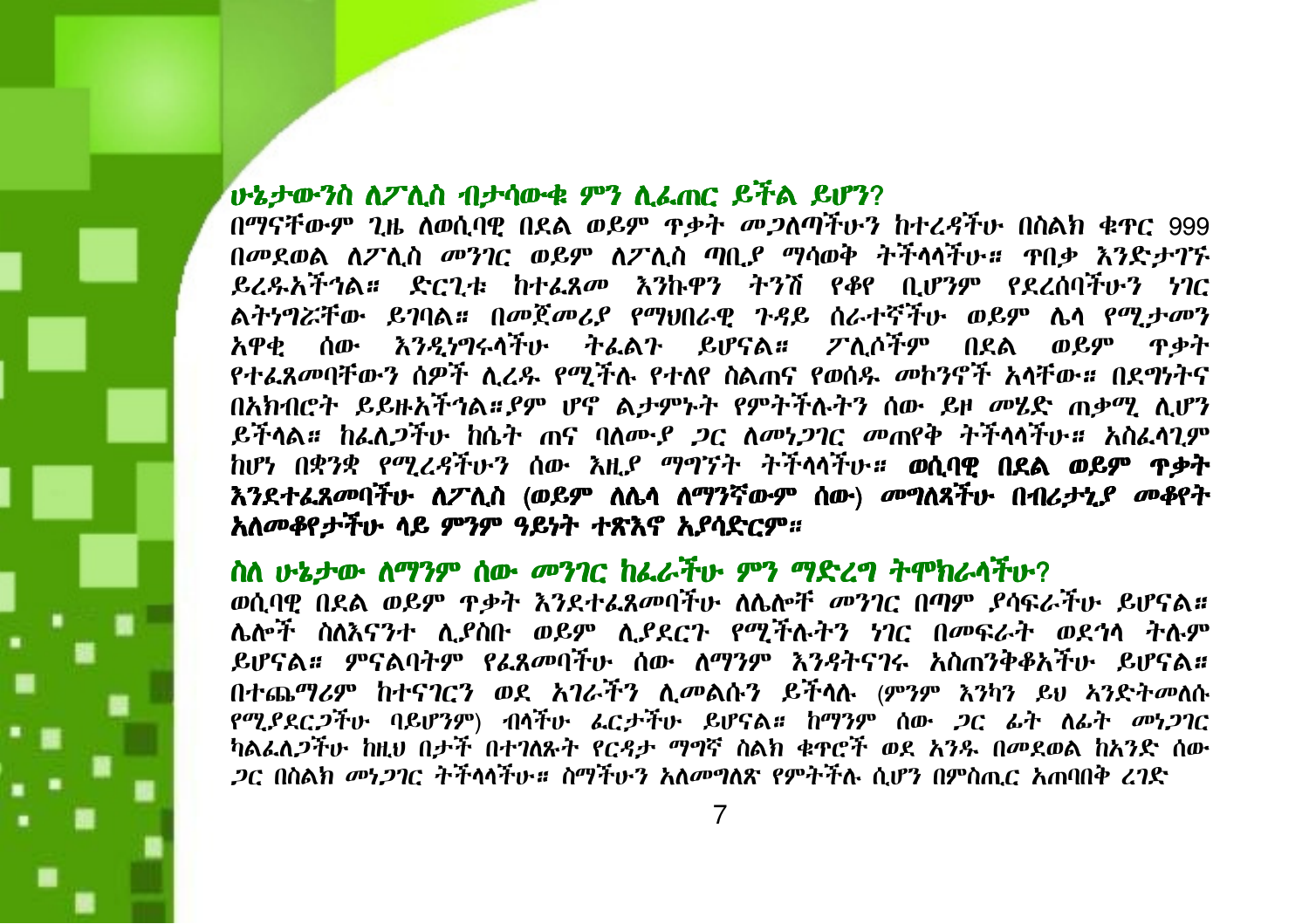የሚመሩባቸው ህጎች ምን እንደሆኑ ጠይቆ መረዳት የተሻለ ይሆናል፡፡ **ስለ ወሲባዊ በደልና ዋቃት** ልታነ*ጋግሯ*ቸው የምትችሉአቸውና ሊረዴችሁ የሚችሉ አዋቂዎች አሉ። ጥበቃ የማግኘት መብት አሳችሁ።

ወሲባዊ በደል ወይም ጥቃት የሚያሳስባችሁ ከሆነ ሲረዴችሁ የሚችሉ ሰዎች መረጃ የወሲባዊ ጥቃት ሰለባዎች መርጃ ማዕከላት፡- እነዚህ በመላው አገሪቱ የሚገኙና ልጆችን ጨምሮ ወሲባዊ ዋቃት የደረሰባቸውን ሰዎች የሚረዱ ማዕከላት ናቸው።። የህክምና ርዳታ፣ የምክር አገልግሎት፣ እንዲሁም ተግባራዊና ስሜታዊ ድጋፍ ይሰጣሉ። *አገ*ልግሎ*ታቸውን ለማግኘት የግድ ስ*ለተ*ፌጸመ*ው ድርጊት ለፖሊስ መንገር አያስፌልግም። እንግሊዘኛ መናገር የማትችሉ ከሆነ አንዳንድ ማዕከላት ሊረዴችሁ የማችሉ አስተርንአማዎችን ያዘጋጀሉ።

የምትኖሩት ከለንደን ከተማ ውጭ ከሆነ የሚታመኑና አዋቂ ሰዎችን ማለትም እንደ ማህበራዊ ጉዳይ ሰራተኞች፣ ጉዳይ ተከታታዮች ወይም ሀኪማችሁን በአከባቢያችሁ ስለሚገኝው የወሲባዊ ጥቃት ሰሳባዎች መርጃ ማዕከል (Sexual Assault Referral Centre) ዝርዝር መረጃ እንዲስጧችሁ ጠይቁ። ጉዳያችሁን ሲያስረዱሏችሁ ይችላሉ ወይም ራሳችሁ ቀርባችሁ **ታስረዳሳች**ሁ።

*የአንዳንዶቹ በለንደን ከተማ የሚገኙ የ*ወሲባዊ ጥቃት ሰለባዎች *መርጃ ማዕከ*ላት ዝርዝር የሚከተለው ነው፣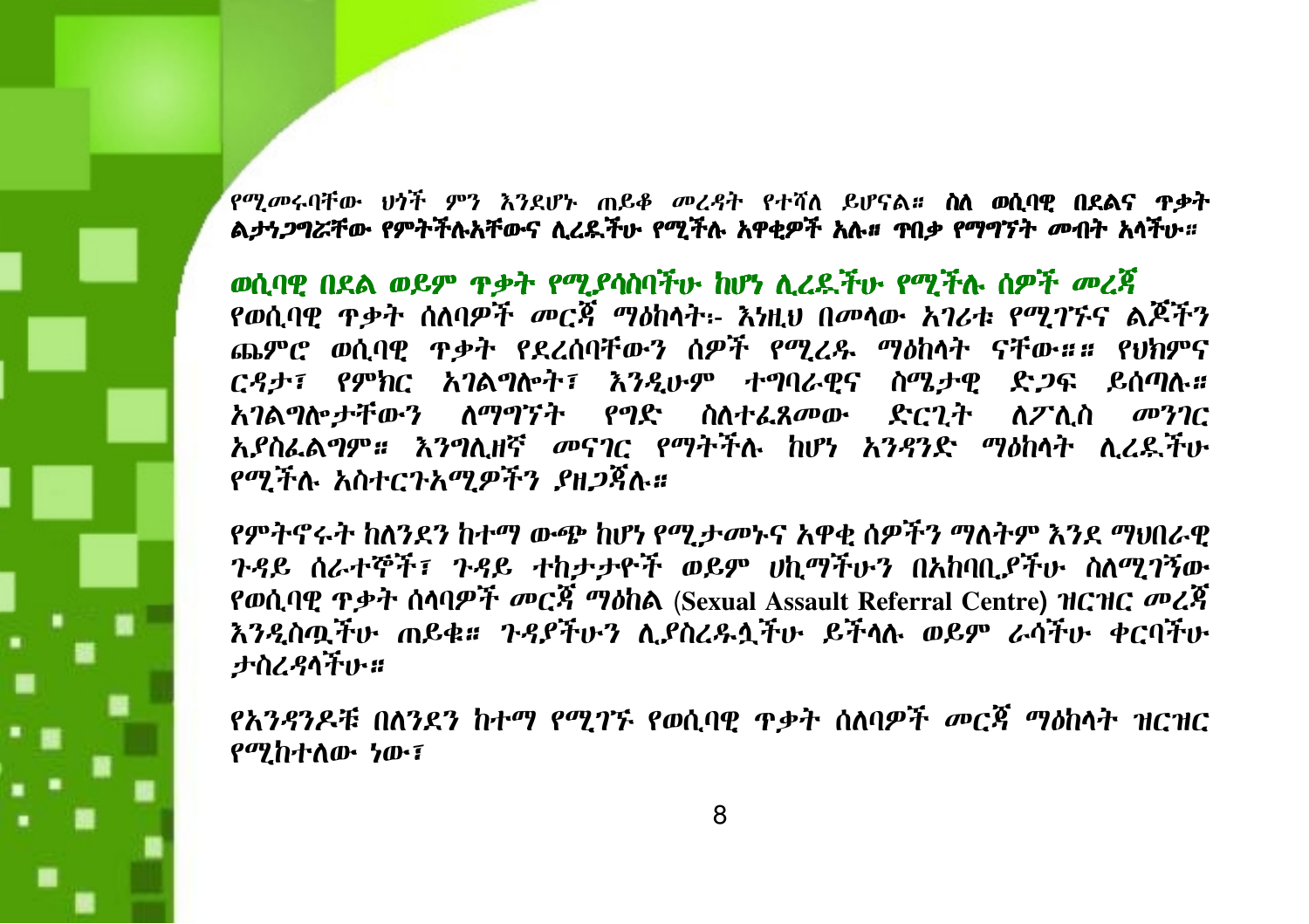Haven - Camberwell King's Collage Hospital, Denmark Hill, London SE5 ስልክ፡- 020 3299 1599

Haven - Paddington St Mary's Hospital, Praed Street, London W2 ስልክ፡- 020 7886 1101

Haven - Whitechapel The Royal London Hospital, Whitechapel Road, London E1 ስልክ፡- 020 7247 4787

ቻይልድላየን (ChildLine)፡- የስልክ ቁዋር 0800 1111 ዋሪ ቀንም ሆነ ማታ በማንኛውም ጊዜ ከክፍያ ነፃ *ነ*ው*፡፡ ቻይ*ልድላየን የተበሳጩ *ወይም አደጋ ይ*ደርስብናል የሚል *ሥጋት ያጋ*ጠማቸው ልጆችና ወጣቶች *መርኽ የስ*ልክ መስመር ነው*።* ስልጠና የተሰጣቸው አዋቂዎች ማፅናኛ፣ ምክርና ከለላ ይሰጣሉ*።* 

ሳማሪታንስ (Samaritans)፡- የስልክ ቁጥር 08457 90 90 90 ቀንም ሆነ ማታ በማንኛውም ጊዜ በከተማ ጥሪ ዋ*ጋ አገ*ልግሎት ይሰጣል። ሳማሪታንስ የሚያስቆጣ ነገር ላ*ጋ*ጠማቸውና በማንኛውም *እ*ድሜ ላይ ላሉ ሰዎች በሰልክ የምክር አገልግሎት ይሰጣል። በተጨማሪም የሚከተለውን አድራሻ ተጠቅማችሁ ኢ-ሜይል ልትልኩላቸው ትችላላችሁ፡ io@samaritans.org

ፖሊስ፡- የስልክ ቁዋር 999 ቀንም ሆነ ማታ በማንኛውም ጊዜ ከክፍያ ነፃ ነው። ፖሊስ ወሲባዊ በደል ወይም ዋቃት የደረሰባቸውን ሰዎች የሚረዱ ልዩ መኮንኖች አሉት። አስፌሳጊ ሆኖ ከተገኘ የቁንቁ ዕዝ እንድተገኙ እንዲሁም ሴት መኮንን እንዲያነጋግራችሁ ሲያደርጉ ይችላሉ።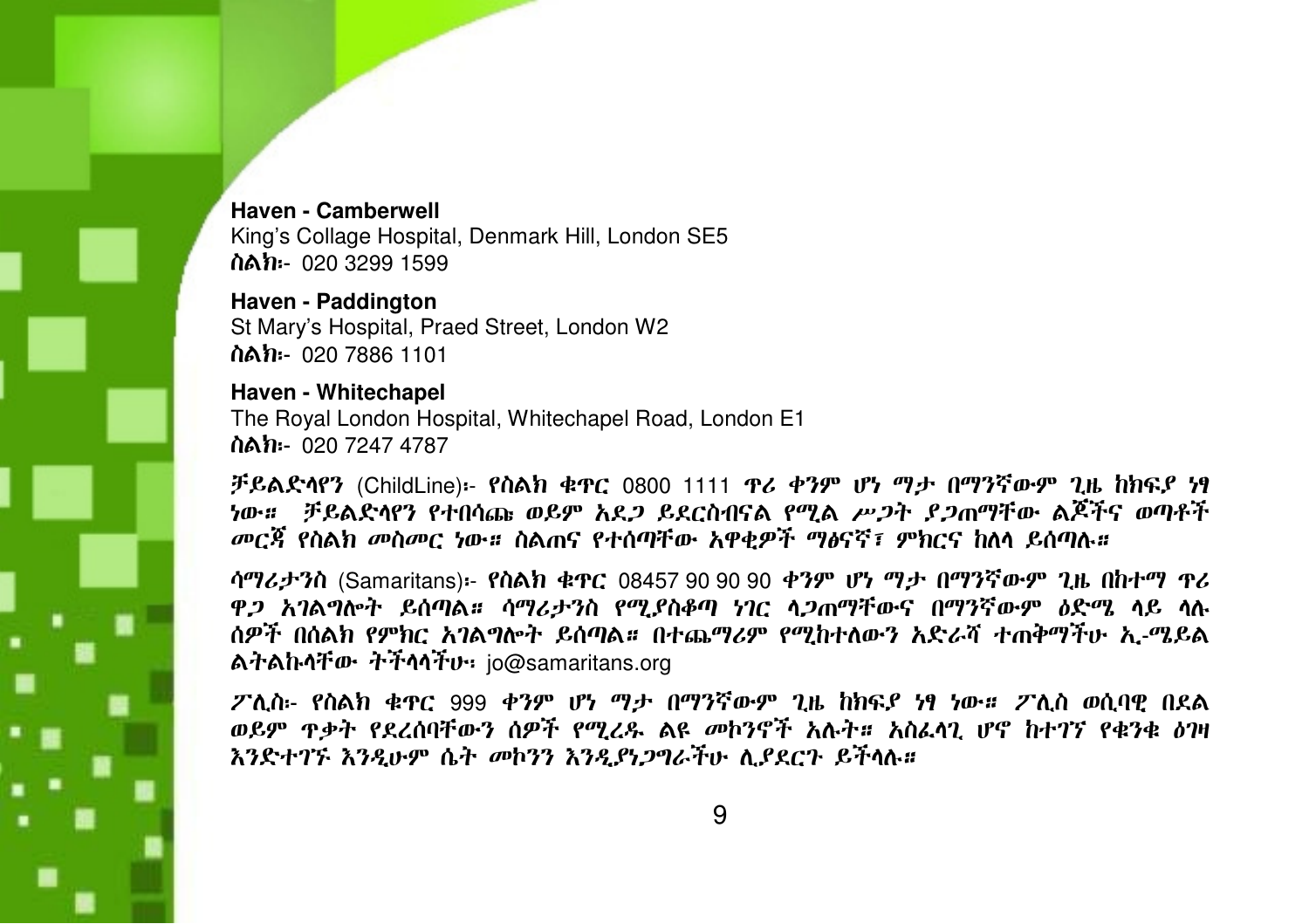የኢትዮጵያ ማህበረሰብ ማዕከል በዩናይትድ ኪንግደም (The Ethiopian Community Centre in the UK (ECCUK):- ይህ የማህበረሰባዊ አገልግሎት ድርጅት ትምህርትን፣ ስደትን፣ መኖሪያ ቤትን፣ ጤናንና የመንግስታዊ ድጋፍ መብትን በተመለከተ ምክርና መረጃ ይሰጣል። ባህሳዊ ፕሮግራሞችንም ያዘጋጃል። አድራሻው፡- Selby Centre, Selby Road, London N17 8JN. Noh- 0208 801 9224# £V4-78:- www.eccuk.org

በምትኖሩበት አከባቢ፣ ማህበረሰባዊ ድርጅት በተለይም የእናንተን ባህል የሚጋራ ቡድን መኖሩን ለማወቅ ከፌሊጋችሁ አዋቂዎችን ማለትም እንደ ማህበራዊ ሰራተኛ ጉዳይ ያለ ሃላፊነት የሚሰማውን ሰው መጠየቅ ወይም ኢንተርኔትን ተጠቅሞ መረጃ ማግኘት ይመረጣል።